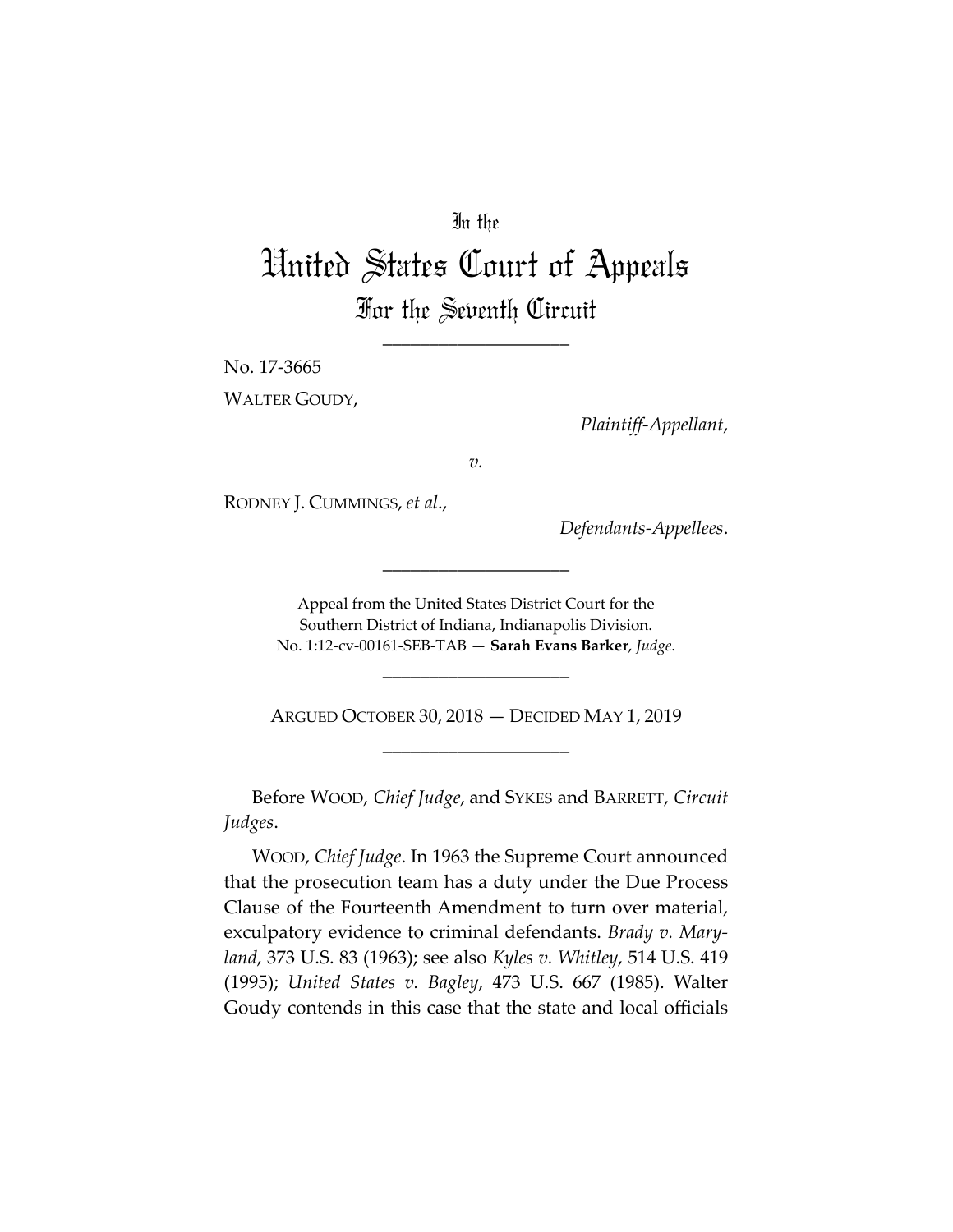who pursued him for a 1993 murder failed to comply with their *Brady* obligations, and that he is entitled to damages un‐ der 42 U.S.C. § 1983 for the years he spent in prison. That re‐ quest was based on his success in an earlier round of litiga‐ tion, which culminated with this court's ruling that Goudy was entitled to a writ of habeas corpus under 28 U.S.C. § 2254. *Goudy v. Basinger*, 604 F.3d 394 (7th Cir. 2010) (*Goudy I*). The state elected not to re‐try him; he was released; and 17 months later he filed this suit.

The district court winnowed the section 1983 action down to three allegations that the investigators in the case violated his due process rights, by (1) subjecting him to an improper show‐up procedure, (2) withholding a videotape showing a line‐up in which several witnesses identified a different per‐ son as the shooter, and (3) withholding interview notes show‐ ing that the other suspect initially had denied any involve‐ ment in the murder, but later switched his story. The court granted summary judgment for the defendants on all aspects of the case. We conclude that this was premature: Goudy pre‐ sented enough evidence on the second and third arguments to move forward. We therefore reverse and remand for fur‐ ther proceedings.

**I**

We can be brief about the underlying incident, which was described by both the Indiana Supreme Court, in *Goudy v. State*, 689 N.E.2d 686 (Ind. 1997), and by this court in our 2010 opinion. On October 3, 1993, two men fired shots into a car occupied by several people, including Marvin McCloud and Damon Nunn. The shooters killed McCloud, who had been driving, and seriously injured Nunn. A number of people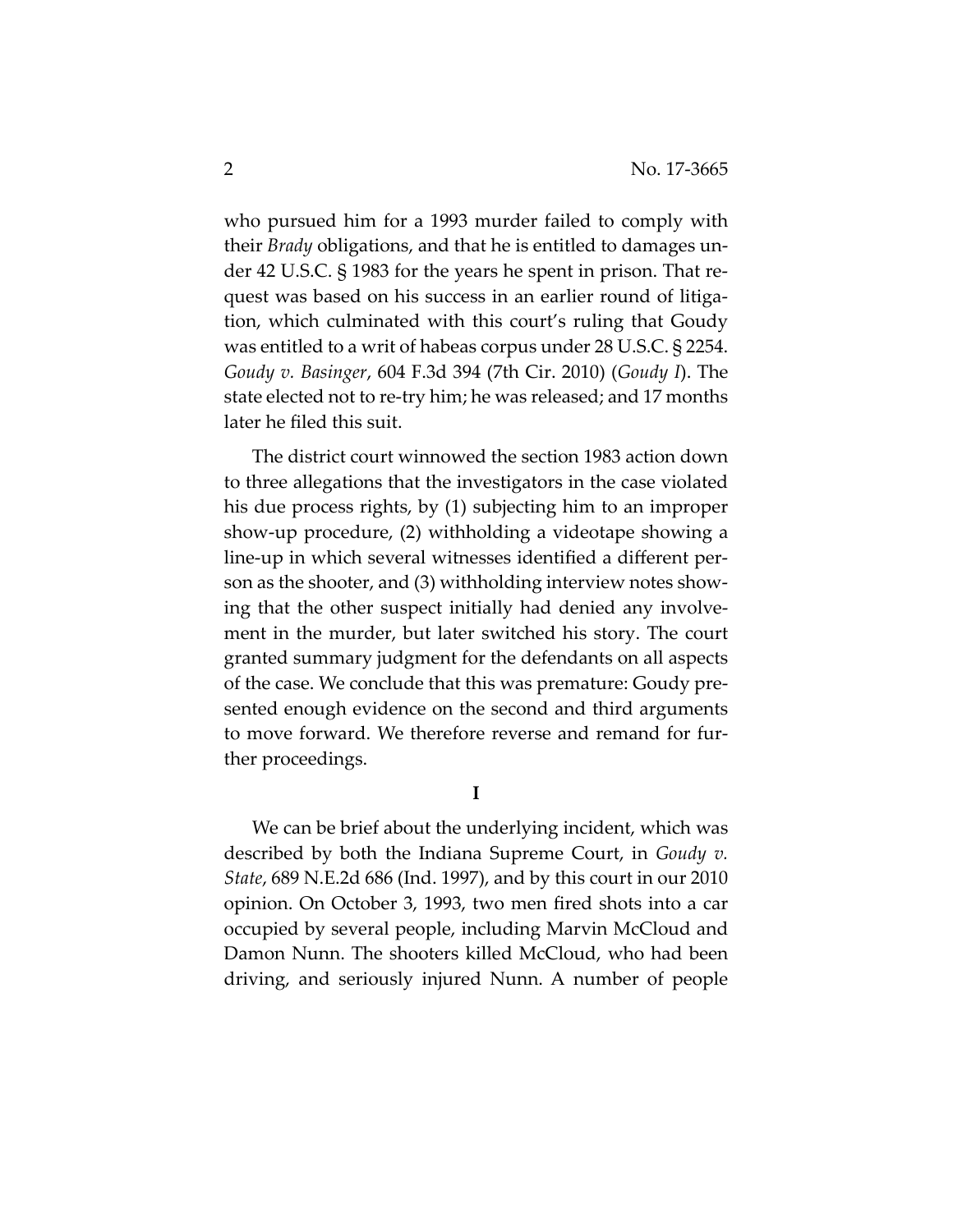witnessed these events, including Jill Barclay, Jackie Barclay (Jill's sister), LaTonya Young, and Kaidi Harvell.

Police from Anderson, Indiana, where the shooting had taken place, picked up Goudy at the Oasis Club on February 5, 1994, after they received an anonymous tip that one of the shooters was there. One of the defendants, Detective Rodney Cummings, contacted Jill Barclay and asked her to come to the police station to make an identification. When she arrived at the station, Detective Steve Napier, Cummings's partner and the other defendant here, told her that they were going to show her a suspect in the shooting. Cummings then brought Jill into a room with a one‐way mirror and showed her Goudy; she identified him as one of the shooters. She then talked to Jackie and told him that the shooter she saw looked like one of their acquaintances.

Our focus, however, is on evidence that the jury never heard, because the state never disclosed it to Goudy. First, the state had three police reports that contained pertinent infor‐ mation. We discussed these reports in our 2010 opinion:

The first report describes a phone call to police from Jill Barclay in which she said she saw one of the gun‐ men at an Indianapolis mall. She stated that she thought he kept looking at her "over his shoulder" and that she later saw him outside "attempting to look at her license plate." She later identified this man as [Kaidi] Harvell and said she was positive he was one of the gunmen.

604 F.3d at 397. The first police report also included infor‐ mation about a photo spread that Jill Barclay, Jackie Barclay (Jill's sister), and LaTonya Young viewed. Jackie and LaTonya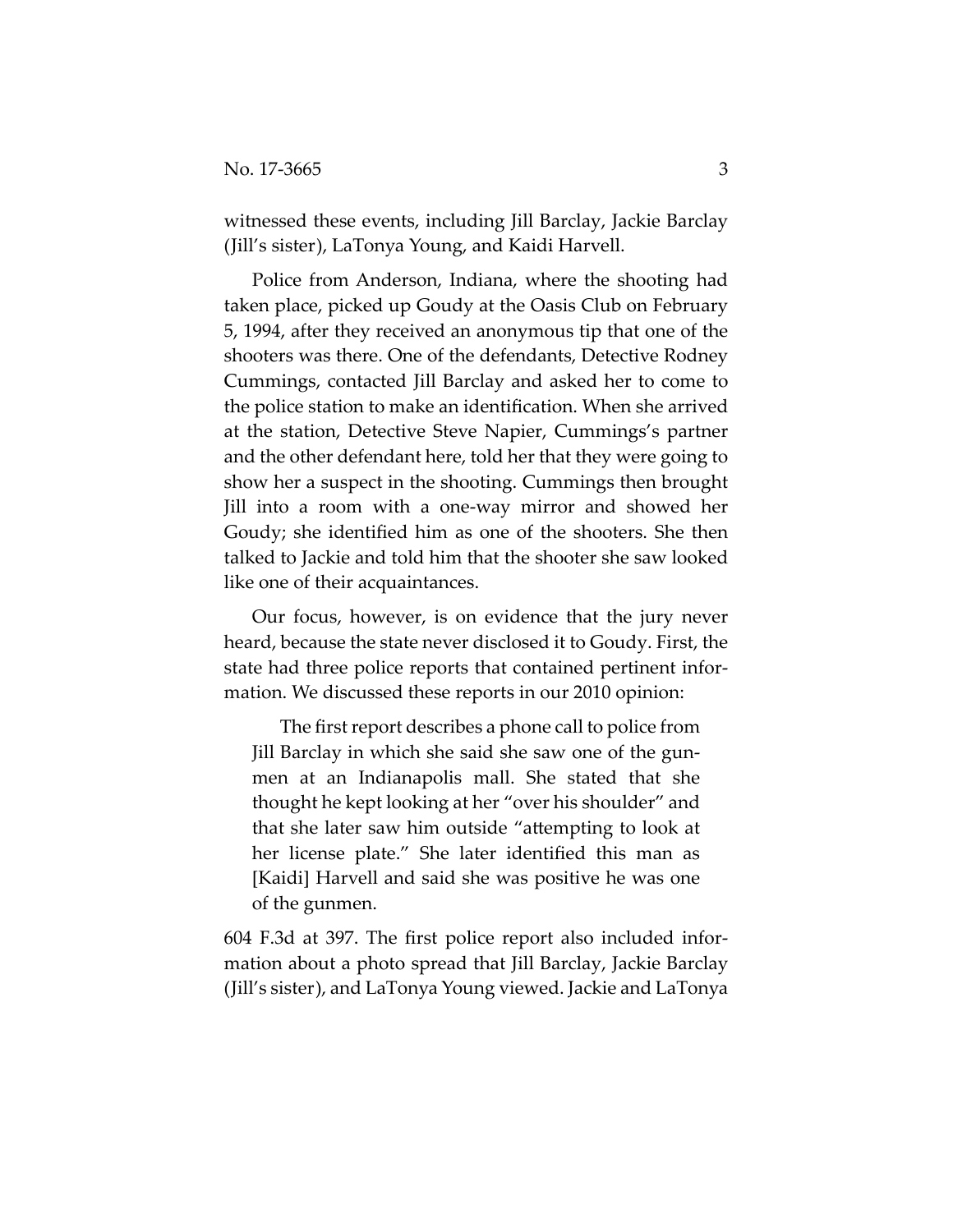saw the shooting from across the street. All three women "'positively and without hesitation' identified Harvell as the gunman on the driver's side of McCloud's car, and said he wore brown clothing." *Id.*

In addition to the photo lineup, there was an in‐person lineup viewed by Nunn, Jill and Jackie Barclay, as well as an‐ other witness, Donzetta Clay (who did not testify at trial). Once again, the results favored Goudy: "Clay and the Barclay sisters identified Harvell; Nunn identified a non‐suspect as the shooter." *Id.* Moreover, Goudy's own counsel failed to in‐ troduce a video confession by Goudy's lookalike half‐brother, Romeo Lee. In that video, Lee identified himself and Harvell as the two shooters.

As we noted, after his conviction for murdering McCloud and attempting to murder Nunn, Goudy sought post‐ conviction relief. He argued throughout these proceedings that the state's failure to comply with *Brady* had deprived him of a fair trial and that he had received ineffective assistance of counsel in violation of *Strickland v. Washington*, 466 U.S. 668 (1984).

Goudy was unsuccessful in the state courts, but in *Goudy I* we found that the suppressed evidence was both favorable to Goudy's defense and material. Accordingly, we found that Goudy was entitled to a writ of habeas corpus. *Goudy I*, 604 F.3d at 401. We found it unnecessary to rule on Goudy's *Strickland* claim. *Id.* at 401–02.

Goudy is now suing two of the investigators on the case, Rodney Cummings and Steve Napier, for depriving him of due process in violation of the Fourteenth Amendment. See U.S. Const. amend. XIV; 42 U.S.C. § 1983. Although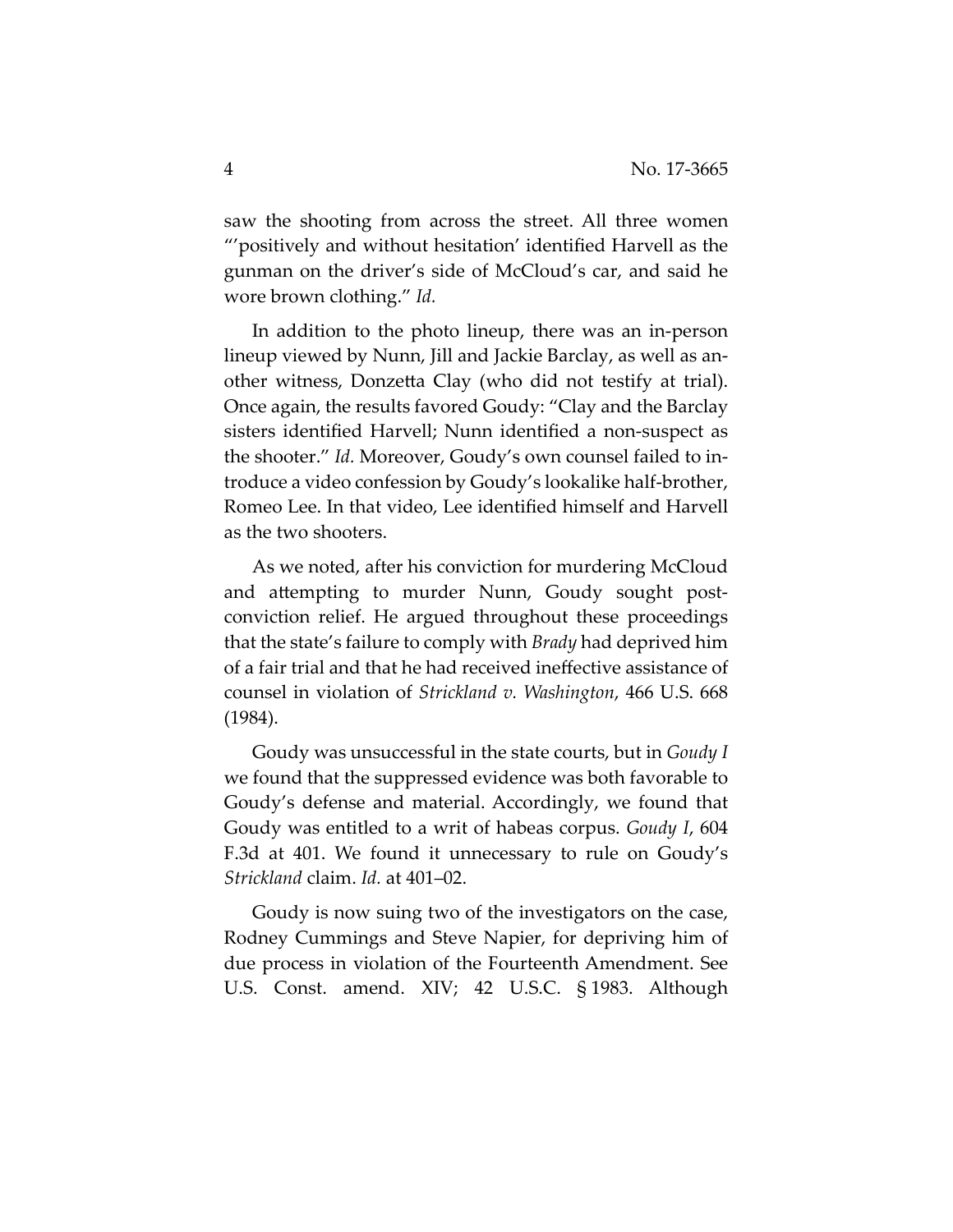Cummings wore two hats—that of an investigator and later that of the County Prosecutor—our focus is on his investiga‐ tory work. The same is true of Napier. (We refer to them col‐ lectively as the investigators, unless the context requires oth‐ erwise.)

In general, Goudy's new case asserts the same due‐process theory that formed the basis of the decision to issue the writ in *Goudy I*: that he was deprived of a fair trial in violation of his constitutional rights, as outlined in the *Brady* line of cases. But the conduct for which he seeks to hold the investigators liable is different from the actions and omissions at issue in *Goudy I*. The issue in *Goudy I* involved material exculpatory evidence that was not turned over to the defense, but that *was* given to the prosecutors trying the case. Police officers gener‐ ally discharge their *Brady* obligations by turning over such ev‐ idence to the prosecutors, who in turn have a duty to disclose the evidence to the defense. *Beaman v. Freesmeyer*, 776 F.3d 500, 512 (7th Cir. 2015). (Notably, "the [*Brady*] rule encom‐ passes evidence known only to police investigators and not to the prosecutor." *Strickler v. Greene*, 527 U.S. 263, 280–81 (1999) (cleaned up).) Cummings and Napier thus cannot be held lia‐ ble in their capacity as investigators for the failure of the trial prosecutors to turn over the specific police reports at issue in *Goudy I*.

But the three allegations that form the basis of Goudy's section 1983 action are new. We focus on two of the three identified by the district court. The first is Goudy's assertion that Cummings withheld a videotape of the lineup in which mul‐ tiple witnesses identified Harvell as a shooter and Nunn iden‐ tified a non‐suspect. The second is his allegation that the in‐ vestigators both withheld interview notes—newly discovered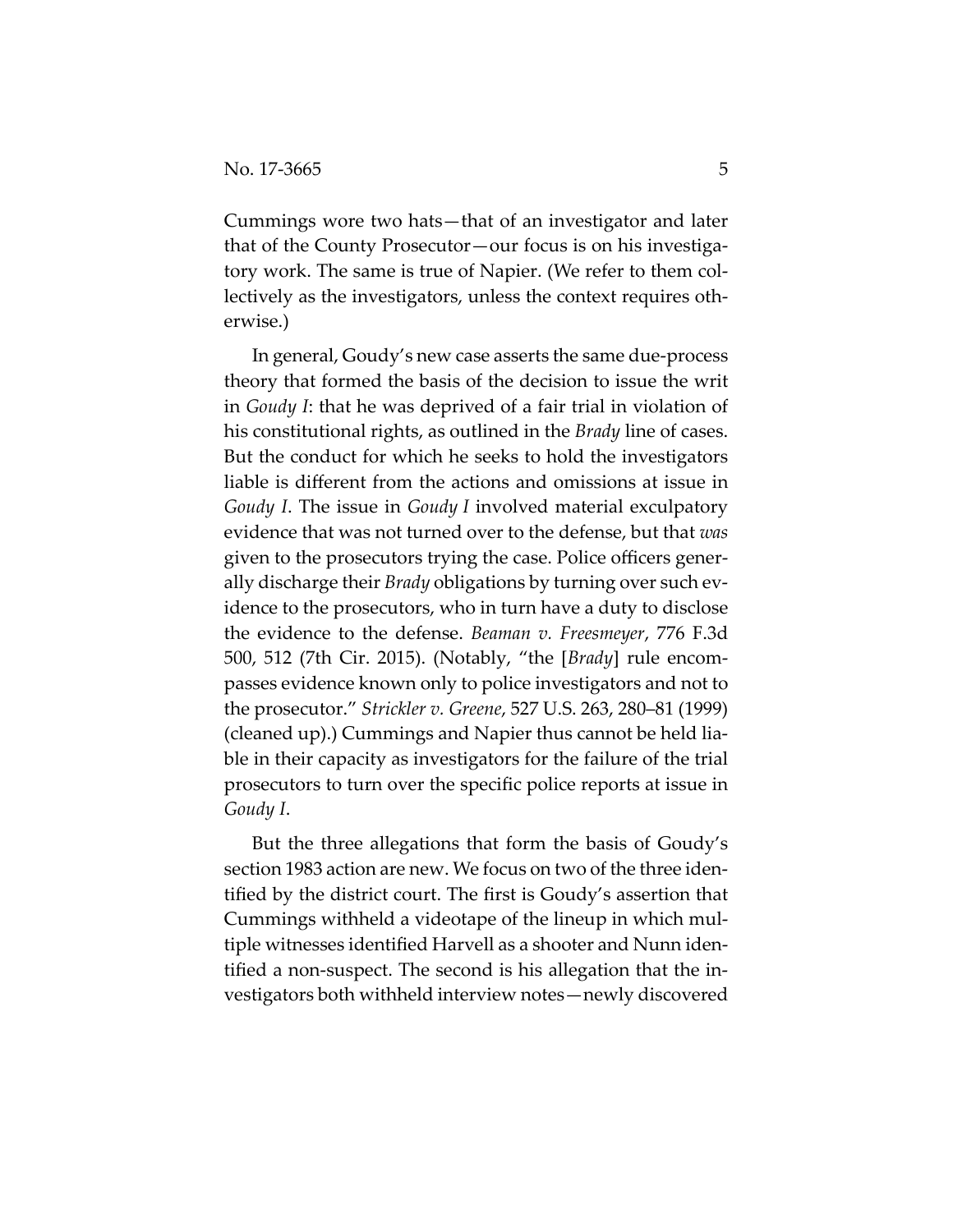in the course of this litigation—demonstrating that Harvell in‐ itially denied being at the scene at all, contradicting his trial testimony. Together, we refer to these arguments as the *Brady* allegations. We do not reach Goudy's third theory, which is that the investigators' decision to subject him to an unduly suggestive "one‐man showup" also violated his rights and tainted all future identifications on which the prosecution re‐ lied.

It is important to clarify that although the parties occasion‐ ally refer to Goudy's "*Brady* claims" or "identification proce‐ dure claim," his allegations do not give rise to separate *claims* under section 1983. Goudy has presented a single claim: that the defendants are liable for causing him to receive an unfair trial in violation of his due process rights. *Cf. Kyles*, 514 U.S. at 436 (materiality of suppressed evidence is considered col‐ lectively, not item by item). We therefore look at Goudy's al‐ legations as a whole, as did the district court.

The district court granted summary judgment on the en‐ tire case in favor of the defendants. It found the videotape al‐ legation wanting because (among other reasons) there was "no evidence" in the record to support a finding that Cum‐ mings intentionally concealed it from the prosecutors. It also found, with respect to the Harvell interview notes, that the investigators had not suppressed them and that, in any event, the notes were not material for *Brady* purposes. Finally, the court held as a matter of law that the improper identification procedure could not support either investigator's liability, be‐ cause the prosecutors' independent decision to introduce the identification evidence at trial constituted an intervening cause that broke the chain of causation.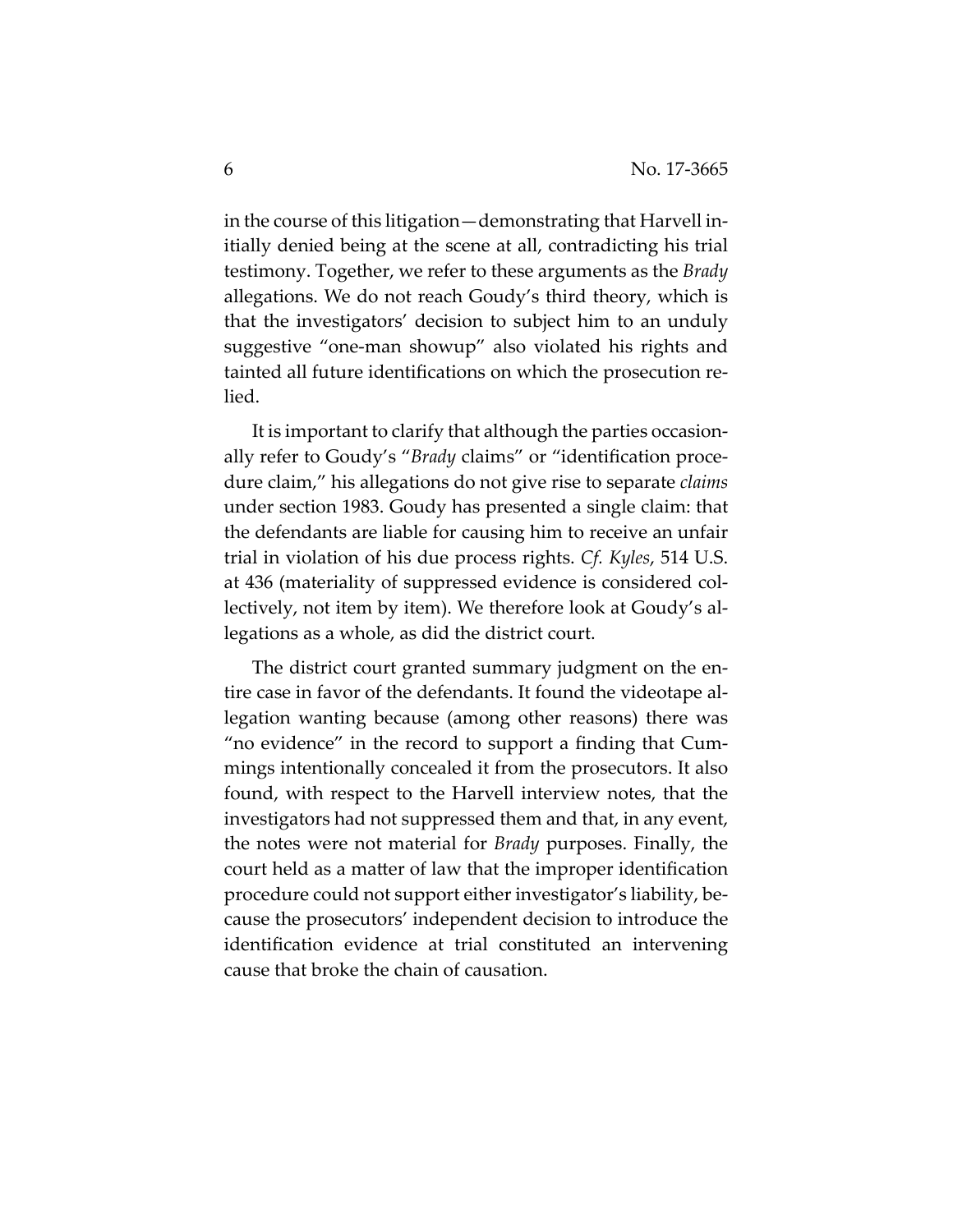#### **II**

To show a *Brady* violation, a plaintiff must demonstrate (1) that the evidence in question was favorable to his defense, either because it had exculpatory or impeachment value; (2) that the state "suppressed" the favorable evidence either will‐ fully or inadvertently; and (3) prejudice ensued, which occurs if the evidence was material. *Banks v. Dretke*, 540 U.S. 668, 691 (2004); *Carvajal v. Dominguez*, 542 F.3d 561, 566–67 (7th Cir. 2008). The defendants do not dispute that the evidence in question was favorable to Goudy. Accordingly, we move di‐ rectly to the question whether a reasonable jury could conclude that any of the challenged evidence was suppressed. We then consider the materiality of all the evidence for which the record supports a reasonable inference of suppression.

#### A

We turn first to the videotape of the lineup. To show suppression, Goudy must demonstrate that Cummings blocked the video from disclosure "in time for the defendant to make use of it" and that it "was not otherwise available to the de‐ fendant through the exercise of reasonable diligence." *Carva‐ jal*, 542 F.3d at 567. (Napier was not involved with this aspect of the case.)

In order properly to assess Cummings's actions regarding the videotape, we must review some background details. In May 1994, while Cummings was still employed as an Ander‐ son police officer, then-County Prosecutor William Lawler opted to drop charges that previously had been filed against Goudy in order to continue the investigation. Cummings, who had graduated from law school a few years earlier, ap‐ parently disagreed with this decision; he campaigned for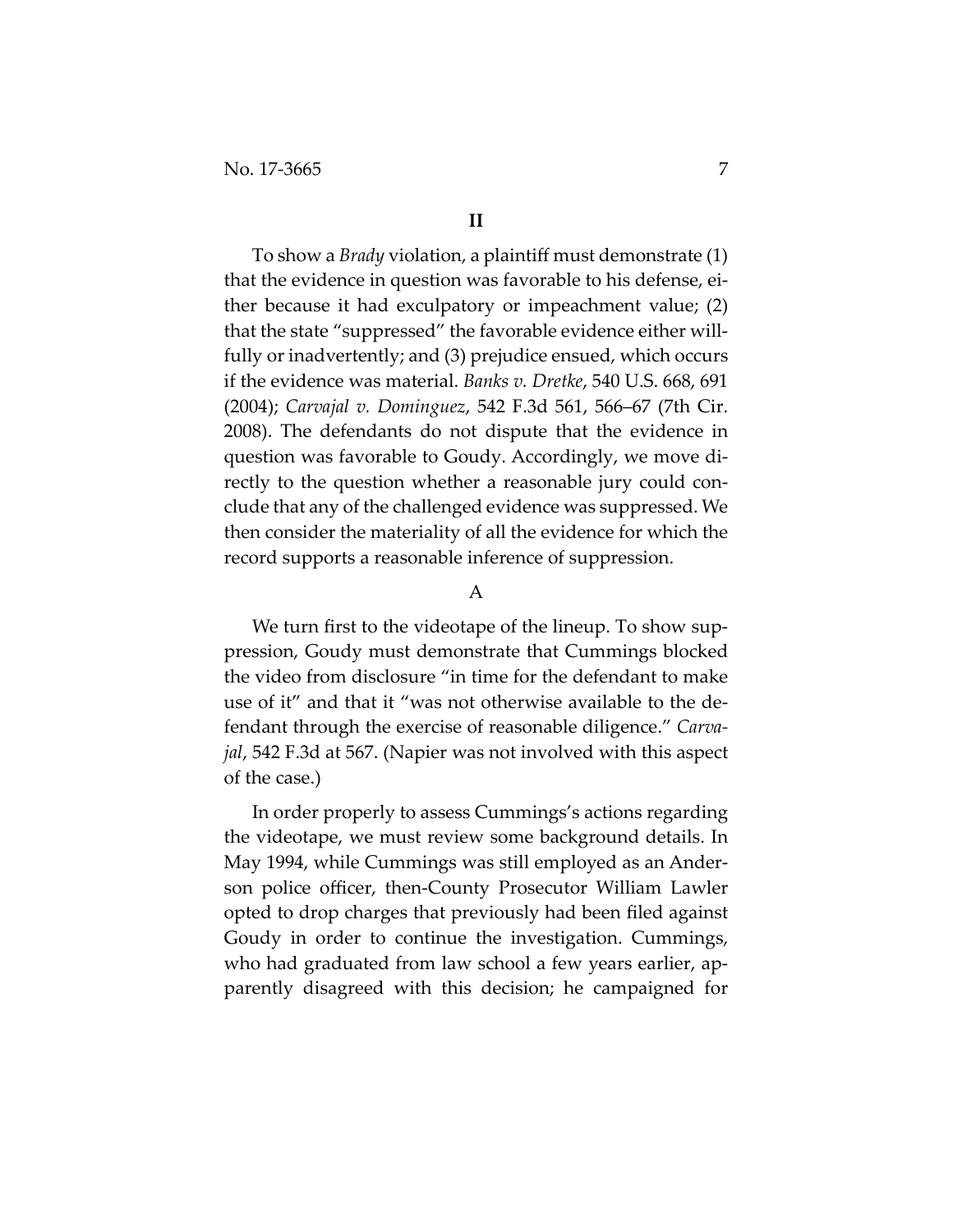Lawler's job through the summer and fall of 1994. On Septem‐ ber 1 of that year, while both the investigation and Cum‐ mings's ultimately successful campaign for County Prosecu‐ tor were underway, the police conducted a lineup in which multiple witnesses identified Kaidi Harvell as a shooter, and victim Damon Nunn identified a non‐suspect. (Recall, too, that during an earlier lineup in February 1994, Jill Barclay had fingered Goudy.) Five days later, on September 6, 1994, Cum‐ mings checked the video of the September 1 lineup out of the Anderson Police Department Property Room.

We do not know where Cummings kept the video, nor do we have a reliable accounting of its whereabouts at any point between September 6, 1994, and November 22, 1995, when Cummings returned the video to the police evidence room. What we do know is that the following events occurred during those intervening 14 months.

In November 1994, Cummings defeated Lawler in the County Prosecutor election. Cummings took office on January 1, 1995, and on April 7, 1995, he decided to re‐charge Goudy with the murder of McCloud and the attempted murder of Nunn. At a pre‐trial hearing on October 23, 1995, Goudy moved for the production of relevant videotapes (including recordings of lineups), among other evidence, as well as an in‐camera inspection of police reports to determine which ones would be discoverable. The court ordered that the vide‐ otapes should be made available, but it denied the defense's request for the police reports, finding them privileged under Indiana's work‐product doctrine. (Needless to say, Indiana's work‐product privilege does not override the *Brady* obliga‐ tions of its police and prosecutors. Indeed, the failure to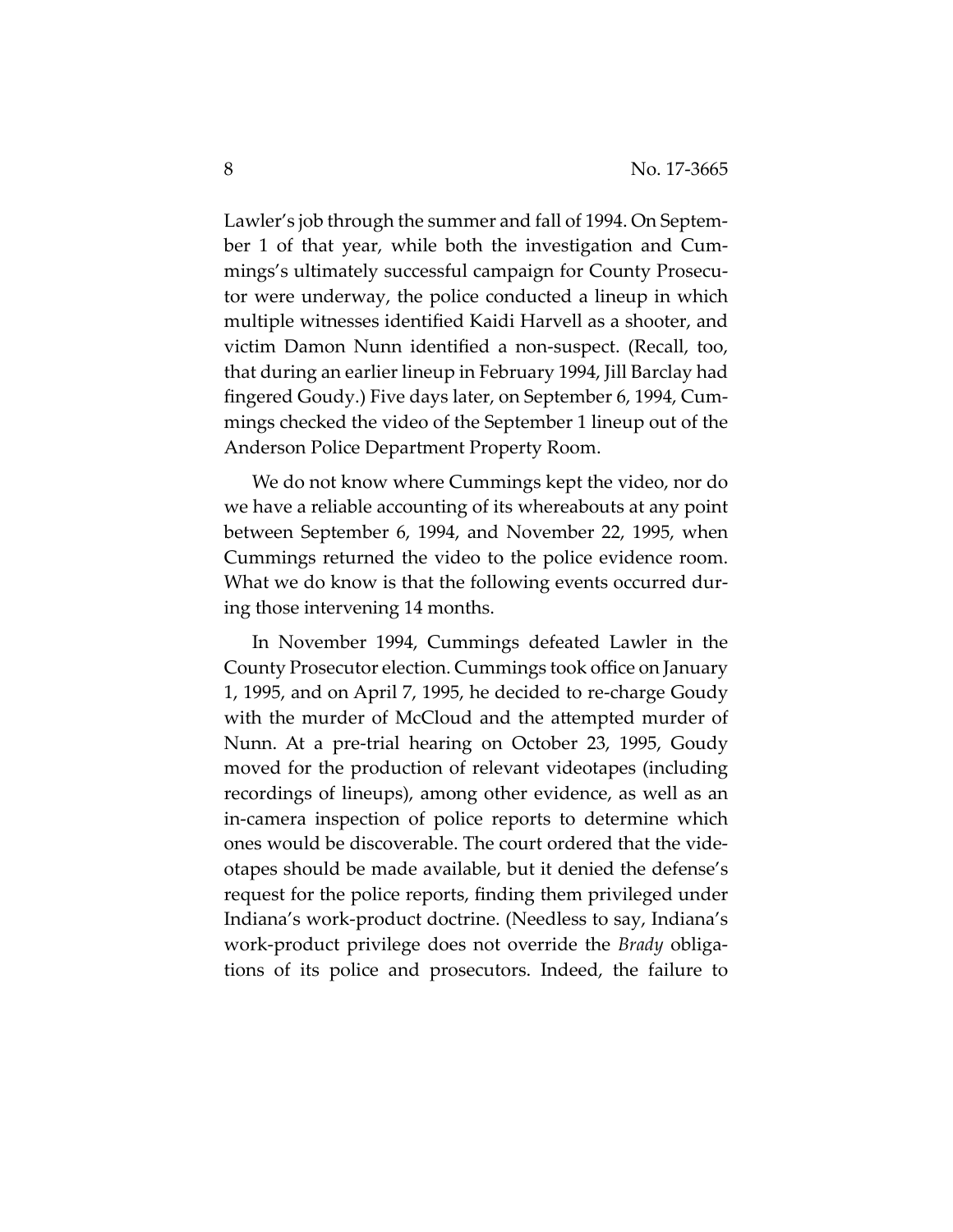produce the police reports was the basis for the issuance of the writ in *Goudy I.* 604 F.3d at 401.)

On November 14, 1995, someone—trial prosecutor Maras‐ Roberts testified that it may have been her—added an entry to a handwritten to‐do list that included the phrase "videos of lineup?? still N/A," which she indicated would have meant that the September 1 lineup video was "not available." On November 22, the court heard defense counsel's motion to re‐ consider. It later reaffirmed its ruling denying in‐camera re‐ view of the police reports.

Also on November 22, a month after the court had ordered the production of all relevant videotape evidence, Cummings (or someone using Cummings's old badge number and signa‐ ture) signed the videotape back into the police property room at 3:36 p.m. Cummings has offered no explanation for why he kept the video for so long nor for why he would have signed the video back into the police property room, given his acknowledgement that it would have been improper for him to do so once he was no longer an officer on the force.

Goudy argues that the best explanation for this series of events is that Cummings intentionally concealed the video from trial prosecutors and prevented them from disclosing it to the defense. The district court found that there was "no ev‐ idence to support this theory." It pointed out that Cummings signed the video out under his own name—making clear that anyone who was looking for it should seek him out—and that there was "no evidence in the record that the trial prosecutors made any attempt to obtain the videotape" during the relevant period.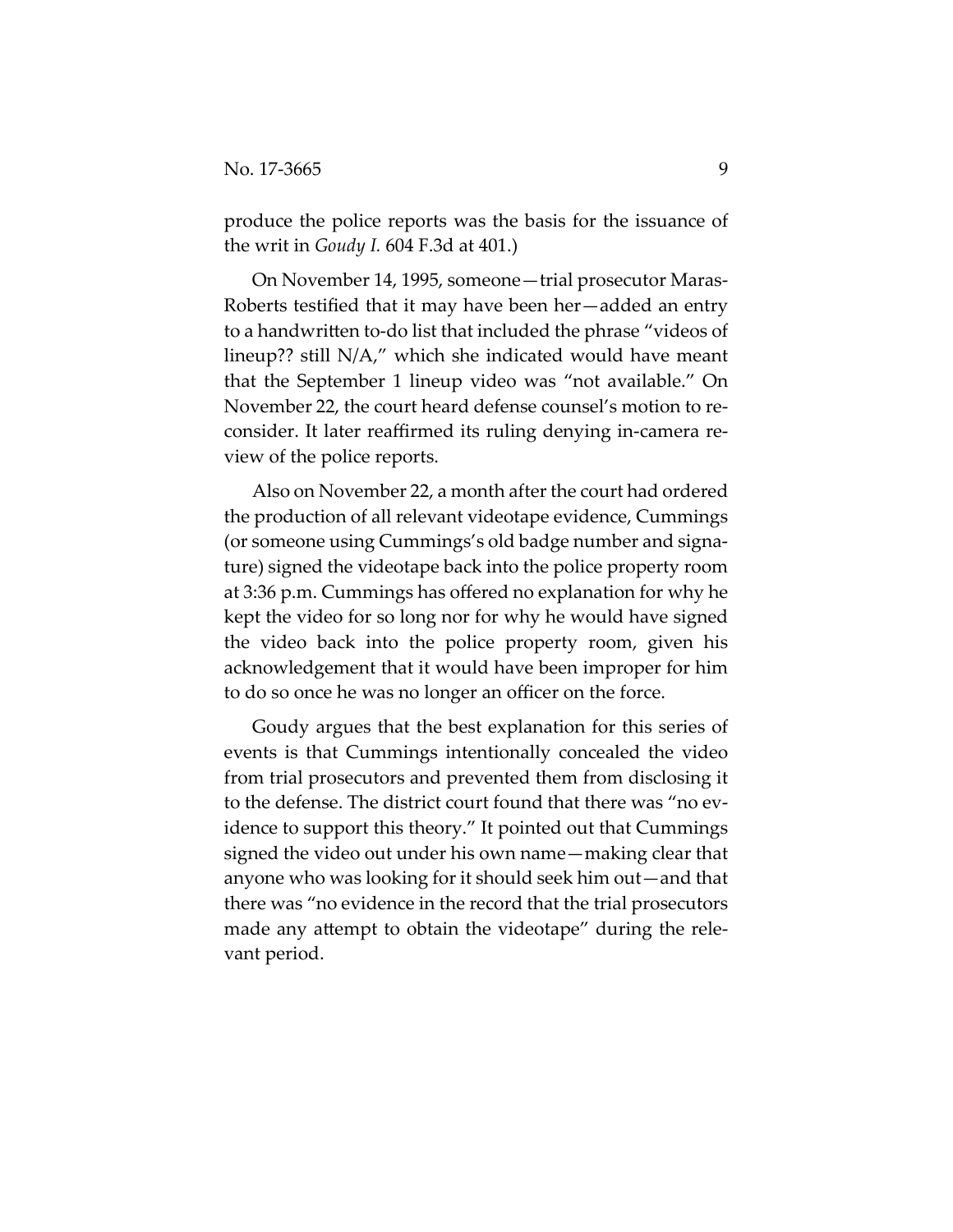The district court's evaluation of the evidence, however, fails to take the facts in the light most favorable to Goudy. From that perspective, we see considerable evidence in the record that would permit a trier of fact to conclude that Cum‐ mings's concealment was intentional: the unexplained reten‐ tion of the video for 14 months; the return of the video on the very same date that the judge definitively blocked defense counsel from seeing the police reports describing it; and the trial prosecutor's "still N/A" note. This raises a reasonable in‐ ference that the trial prosecutors tried and failed to recover the video, regardless of the clues Cummings may have left be‐ hind. A jury could thus find that Cummings's concealment was the cause of the prosecutors' failure to find and disclose the video.

Cummings's arguments to the contrary are unpersuasive. He contends that because defense counsel could have acquired the videotape through "reasonable diligence," the vid‐ eotape was not "suppressed" for *Brady* purposes. But what was defense counsel to do? He evidently suspected that vide‐ otapes of some lineups existed, because he mentioned them while arguing his October 22, 1995, discovery motion. But he did not sit on this information: he asked that the videos be produced, and he received nothing.

Even if Goudy's lawyer had located the probable cause af‐ fidavit filed to support Harvell's earlier arrest for the murder and attempted murder in September of 1994, he would have been stymied. The affidavit indicates only that Harvell was identified in both photo and physical lineups by multiple wit‐ nesses. But the affidavit is not a stand‐in for the video. Cum‐ mings is incorrect to say that the affidavit "specifically refers to a *video‐recorded* lineup" (emphasis added). Nor does the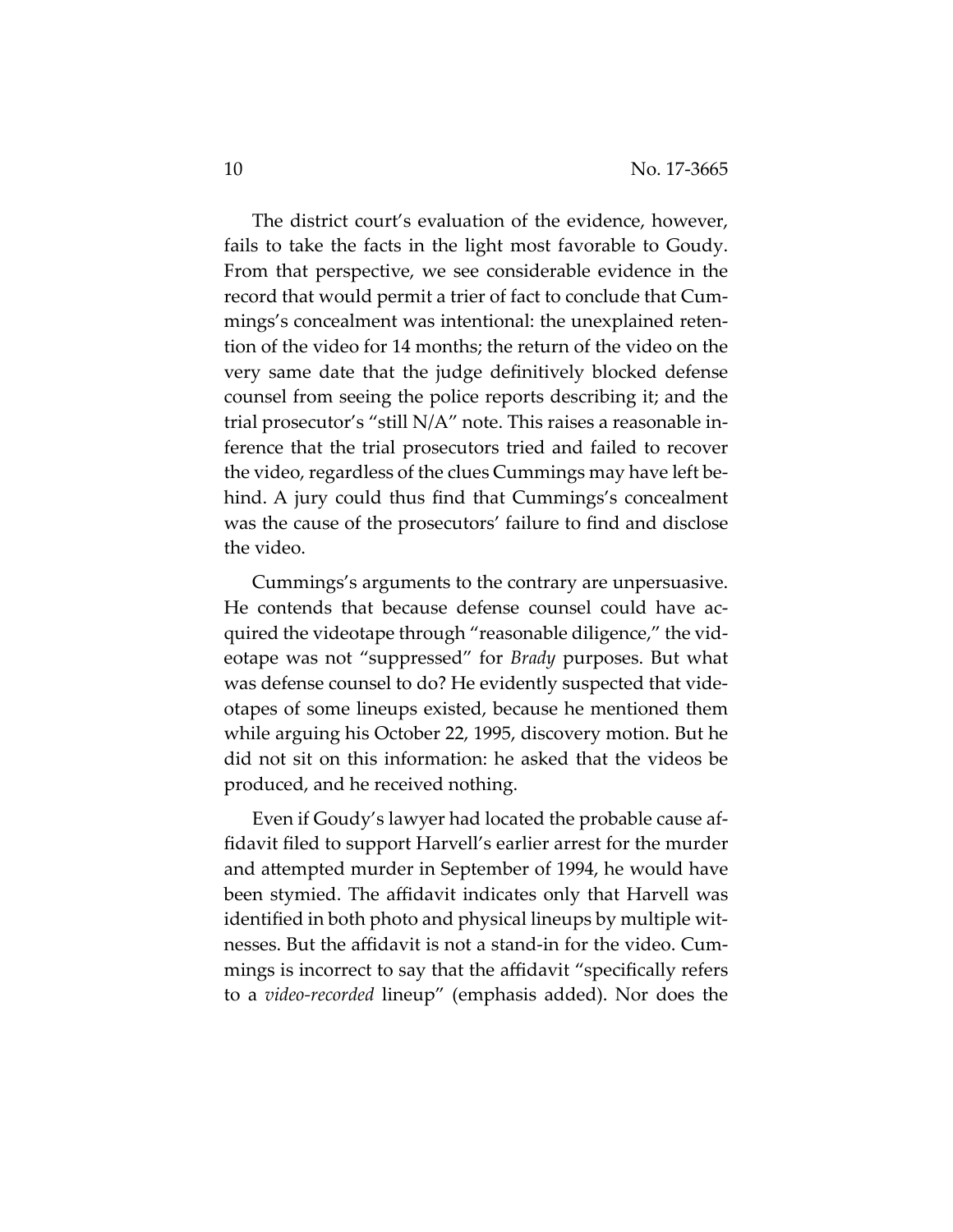affidavit furnish the specific exculpatory and impeachment material—such as the identities of the witnesses that identi‐ fied Harvell in conflict with their trial testimony, or Nunn's identification of a non-suspect—found in the video. Cummings also suggests that defense counsel could have gone back to the police property room himself or asked the court to grant him access, thereby allowing him to discover the video receipt with Cummings's signature. But such a step would make sense only if counsel should have assumed that the state was dissembling when it did not produce any videotapes.

While we have rejected a *Brady* claim where counsel knew of evidence and failed to subpoena a witness for it, *United States v. Lockhart*, 956 F.3d 1418, 1426 (7th Cir. 1992), Cum‐ mings points to no case in which we have required defense counsel to take extra steps to insure against police conceal‐ ment or bad faith representations *after* seeking production of the relevant evidence. In the absence of an open‐file law or practice (which counsel for Cummings and Napier confirmed at oral argument did not exist in Madison County at the time), Goudy's defense counsel had every right to rely on the repre‐ sentations the trial prosecutors made that they had turned over all relevant video evidence in accordance with the judge's October 22 ruling.

At trial, Goudy will need to show, by a preponderance of the evidence, that Cummings is the person responsible for the state's suppression of the evidence. A jury might find that the prosecution's failure to disclose the video originated with someone other than Cummings—perhaps trial prosecutors Maras‐Roberts or Puckett. They knew of the video's existence and allowed the trial to proceed without its being disclosed to the defense. But a jury would also be entitled to infer that the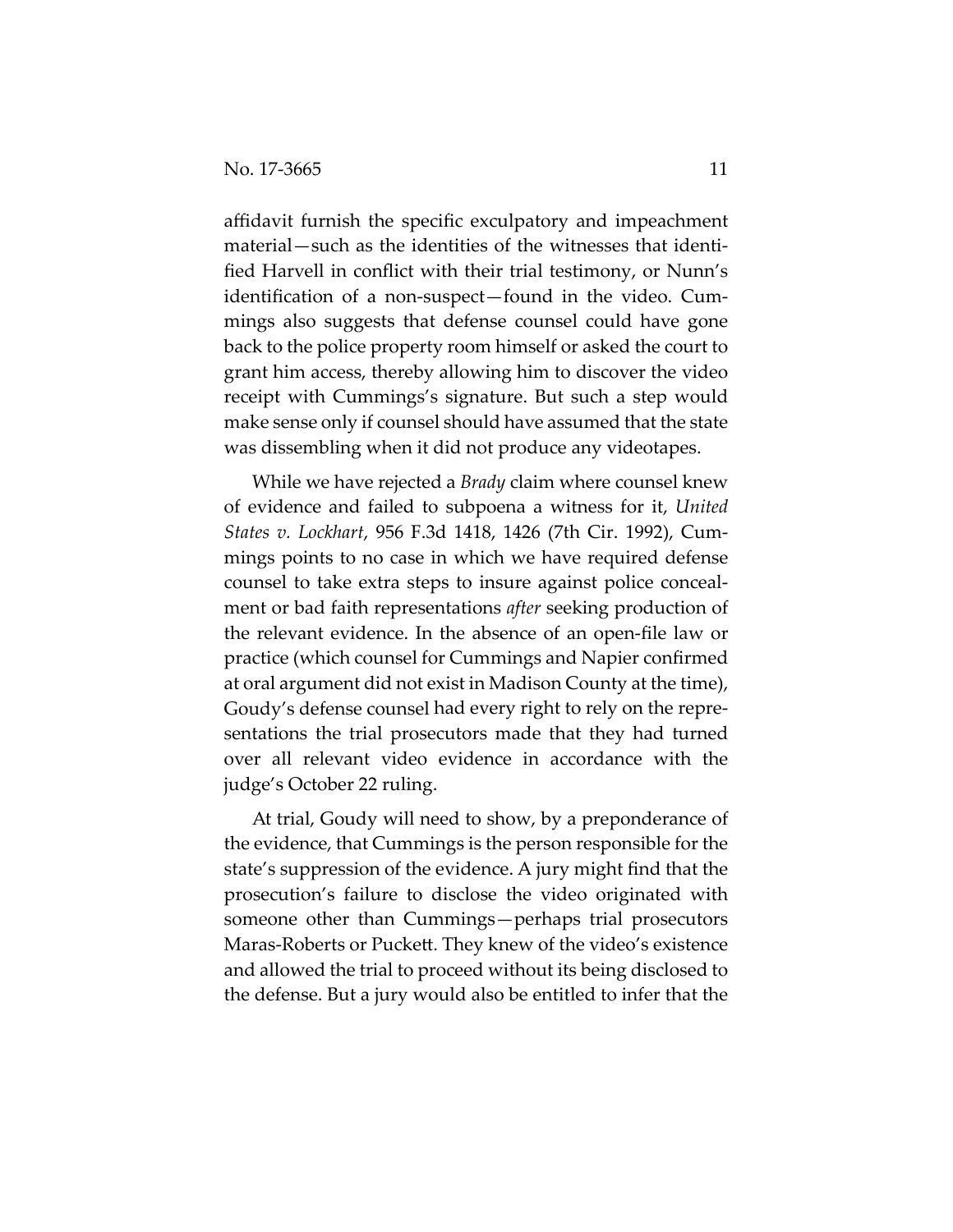"still N/A" note indicated that Cummings had somehow pre‐ vented Maras‐Roberts from acquiring the video despite her best efforts. The facts are far from undisputed on this point.

Finally, Cummings argues that even if we found that the videotape was withheld, he is entitled to prosecutorial im‐ munity. The district court did not base its ruling on prosecutorial immunity, and with good reason: Cummings's actions (removing the video and hanging onto it for 14 months) had nothing to do with his prosecutorial responsibilities. He re‐ moved and retained the video in his capacity as a police de‐ tective. Any entitlement to immunity that Cummings enjoys for actions taken in his prosecutorial capacity after April 7, 1995, is beside the point.

B

We next turn to the question whether Cummings and Na‐ pier suppressed the interview notes indicating that Harvell had initially denied being at the scene of the crime and then provided a false alibi. All agree that the prosecution failed to turn these notes over to Goudy's defense counsel. But the dis‐ trict court ruled that even if *someone* had suppressed this evi‐ dence, Cummings and Napier could not personally be held liable for doing so, because of a deposition in which trial prosecutor Puckett says that he is "certain as can be" that he knew before trial that Harvell had initially denied any involvement.

We do not agree that Puckett's testimony takes Cummings and Napier off the hook for suppressing the Harvell interview notes. Puckett's testimony is equivocal about where or how he supposedly learned that Harvell had initially denied being present at the scene. Puckett indicated that he has "no present recollection of seeing those notes," and that he merely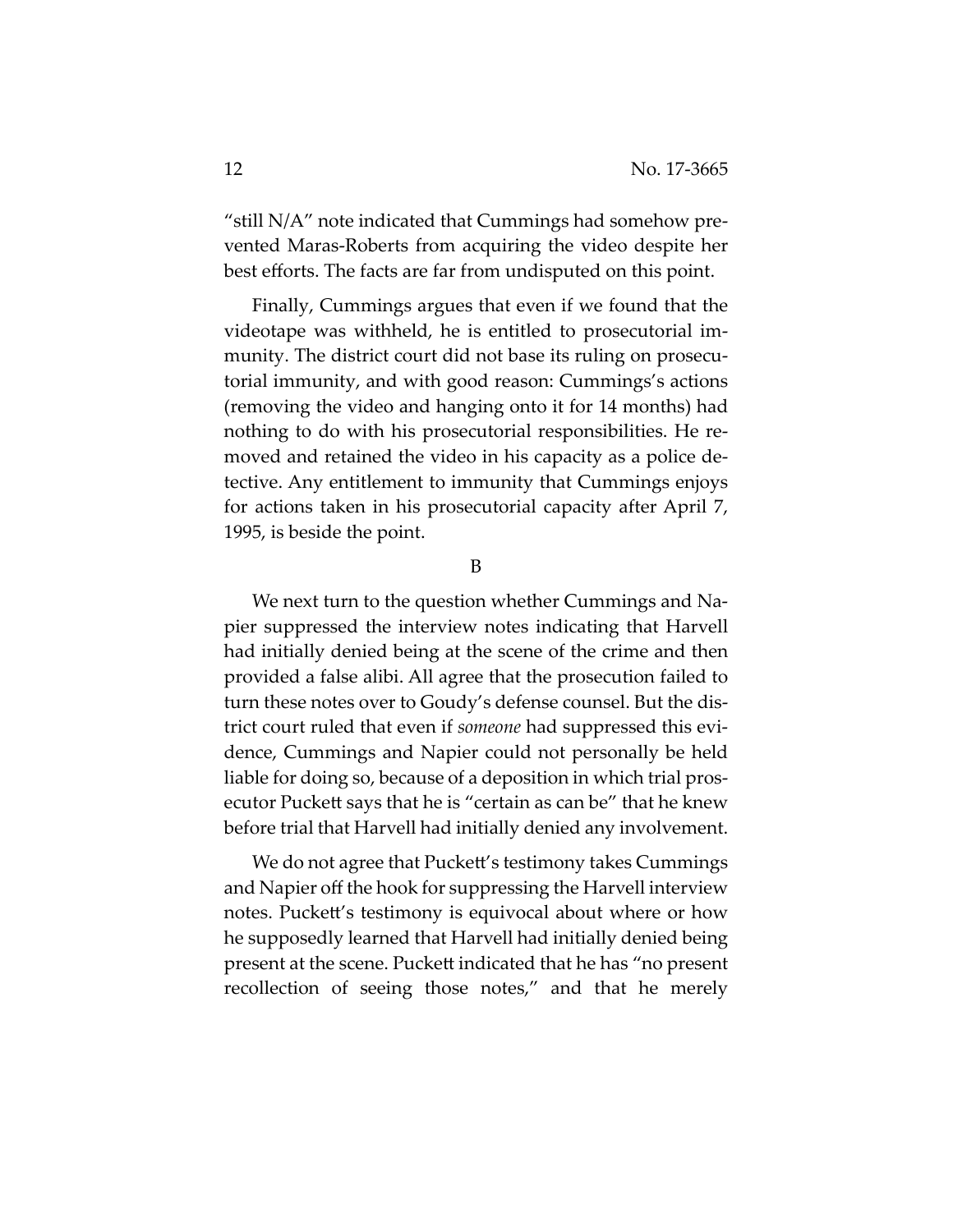assumed that he got the information about Harvell's previous denials from the officers. (He explained that he did not recall speaking with Harvell personally before the time when he believes he learned of Harvell's early denials.)

Even if Cummings and Napier did communicate the infor‐ mation that Harvell had initially denied being present at the scene, that is quite different from disclosing the notes them‐ selves. Contemporaneous documentary evidence of Harvell's denials—which took place during an hour‐long interview would prove much more useful as impeachment evidence than any secondhand oral recollection of a statement Harvell had made more than a year earlier.

This makes Goudy's case unlike *Beaman v. Freesmeyer,* 776 F.3d 500 (7th Cir. 2015), on which the district court relied. In *Beaman,* police officers discharged their *Brady* obligations by turning over to the prosecutors documentary evidence point‐ ing to an alternative suspect. *Id.* at 512. Here, there is at most a single deposition indicating that a single prosecutor believes he learned—from someone, probably the defendants—that Harvell had initially denied involvement.

Nothing in this record indicates that the actual interview notes were ever provided to the trial prosecutors. The record does, however, contain enough to permit a jury to find that (a) the trial prosecutors did not have the notes, and (b) Napier and Cummings knowingly brought about that omission. The investigators conducted the interview together, and Napier took the notes by hand. Napier admitted that, contrary to his usual practice, he did not convert this interview into a police report, which would have found its way to the trial prosecu‐ tors' file. While Puckett has a vague recollection that he knew of Harvell's early denials, Maras‐Roberts disclaims having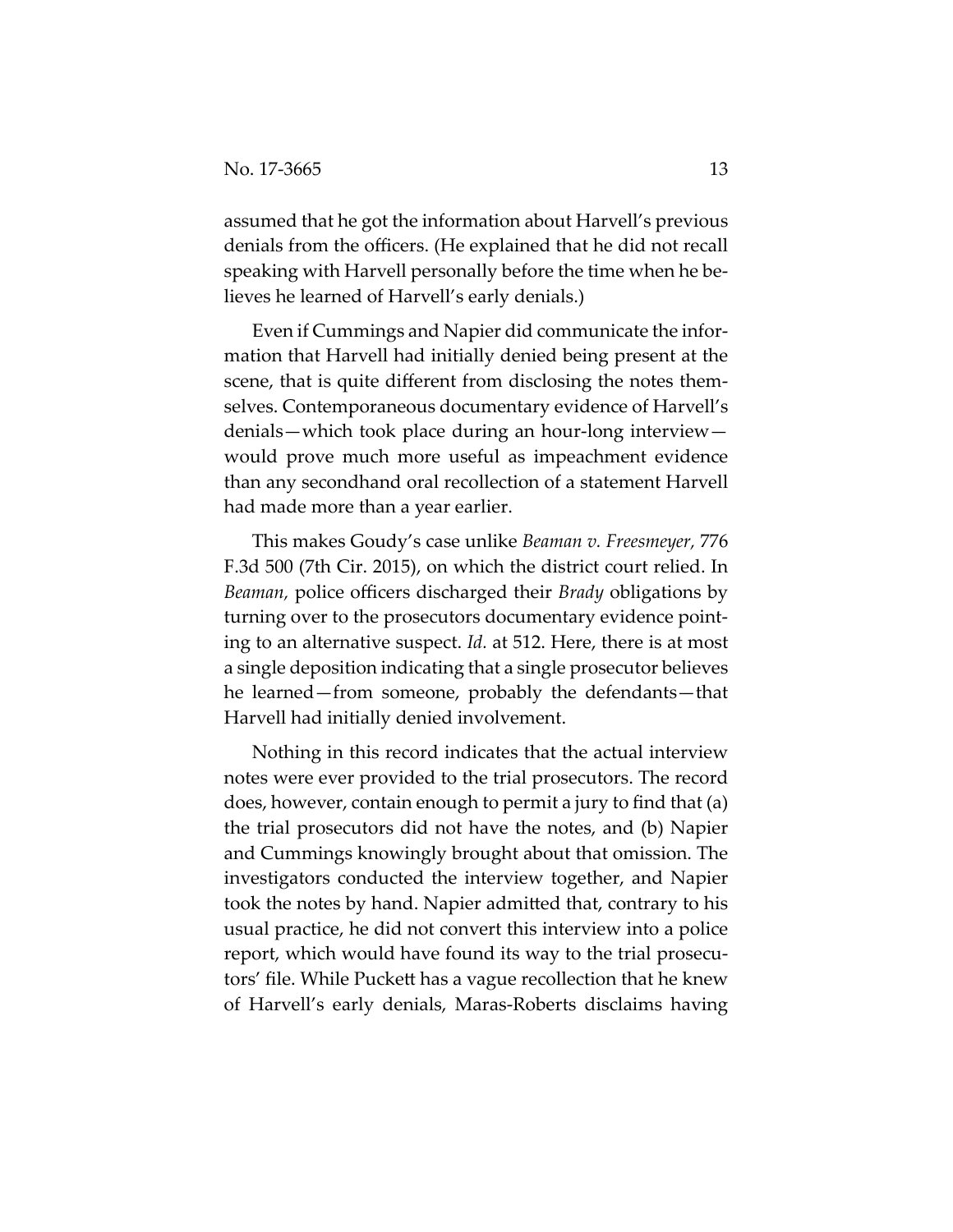had any knowledge of the notes or their contents. And both Puckett and Maras‐Roberts concede that under *Brady,* they would have had to tender the notes to the defense had they been in possession of them. In the light most favorable to Goudy, these facts would entitle a trier of fact to conclude that Cummings and Napier were responsible for the fact that the trial prosecutors never got the notes, and thus neither did the defense.

The district court based its conclusion that there was no suppression of information, as required by *Brady,* on its as‐ sumption that the prosecution was aware of the information found in the notes. It also suggested (but did not explicitly rule) in the alternative that "it appears likely that Mr. Goudy's criminal defense attorney could have discovered [the notes] through reasonable diligence." In support of this comment, the court pointed to evidence of a follow‐up conversation be‐ tween Cummings and Harvell in September 1994. At that time, Cummings referred to the earlier interview and said to Harvell, "[w]e [the defendants and Harvell] had some conver‐ sation. You elected at that time not to talk to us; is that correct?" Goudy's defense counsel was aware of this conversa‐ tion.

The question for us is whether the possible existence of a more detailed statement from Harvell was so obvious from Cummings's 1994 follow‐up interview that the investigators should be relieved of liability for not disclosing it. Again bear‐ ing in mind the fact that we are reviewing a summary judgment record, we think not. Even if it was not purposefully misleading, Cummings's reference to the earlier interview was cryptic enough that a diligent defense representative might have determined there was nothing to see in the notes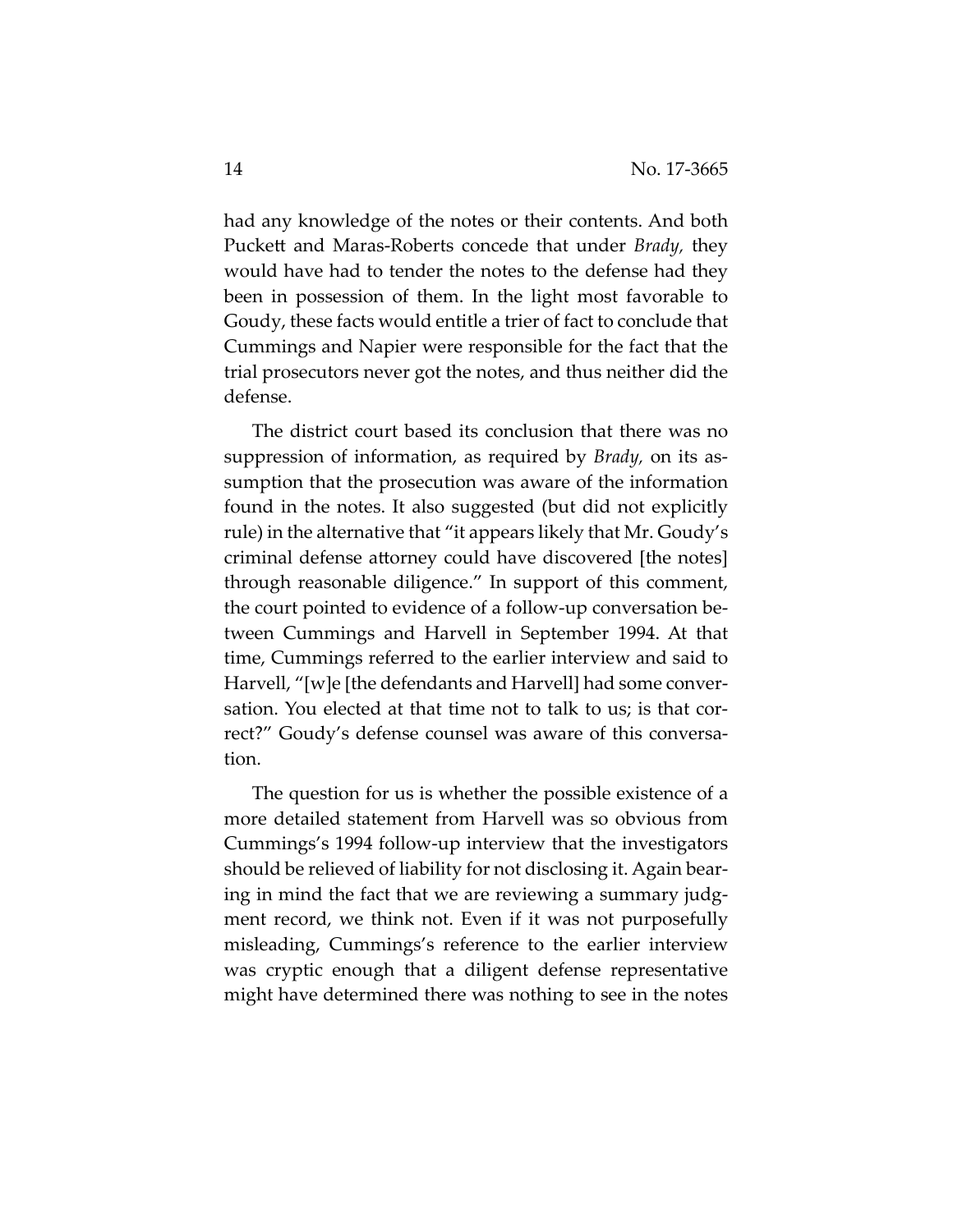of that initial interview, or that notes of that previous inter‐ view may not exist. Goudy's counsel cannot be criticized for failing to guess that Harvell's initial statement was more sub‐ stantive than Cummings let on. Cummings's follow‐up inter‐ view with Harvell thus does nothing to change our conclusion on this issue: a reasonable jury could decide that Napier's notes from the initial interview were suppressed.

C

Having established that a trier of fact could find that Cum‐ mings suppressed the lineup videotape and both investiga‐ tors suppressed the interview notes, we now turn to the ques‐ tion of materiality. To show that the suppressed evidence was material to the outcome of his trial, Goudy must demonstrate that there is a "reasonable probability" that the result would have been different had the suppressed evidence been put be‐ fore the jury. *Kyles*, 514 U.S. at 422. As we emphasized in *Goudy I*, the "reasonable probability standard for materiality … is less rigorous than a preponderance of the evidence standard." 604 F.3d at 399 (citing *Kyles*, 514 U.S. at 434). Goudy must show only that "the cumulative effect of all the suppressed information is to undermine confidence in the verdict." *Id.* at 399. (No one has argued that this standard is different in a case under section 1983, such as this one, from the standard that applies in habeas corpus actions. We there‐ fore do not explore that possibility.) We assess this cumulative effect "in the context of the entire record," *Beaman*, 776 F.3d at 507 (quoting *United States v. Agurs*, 427 U.S. 97, 112 (1976)).

A rational trier of fact could find that Goudy has put enough in the record to prevail. First, even if the videotape were the only piece of suppressed evidence, the jury could find it material against the backdrop of the lack of definitive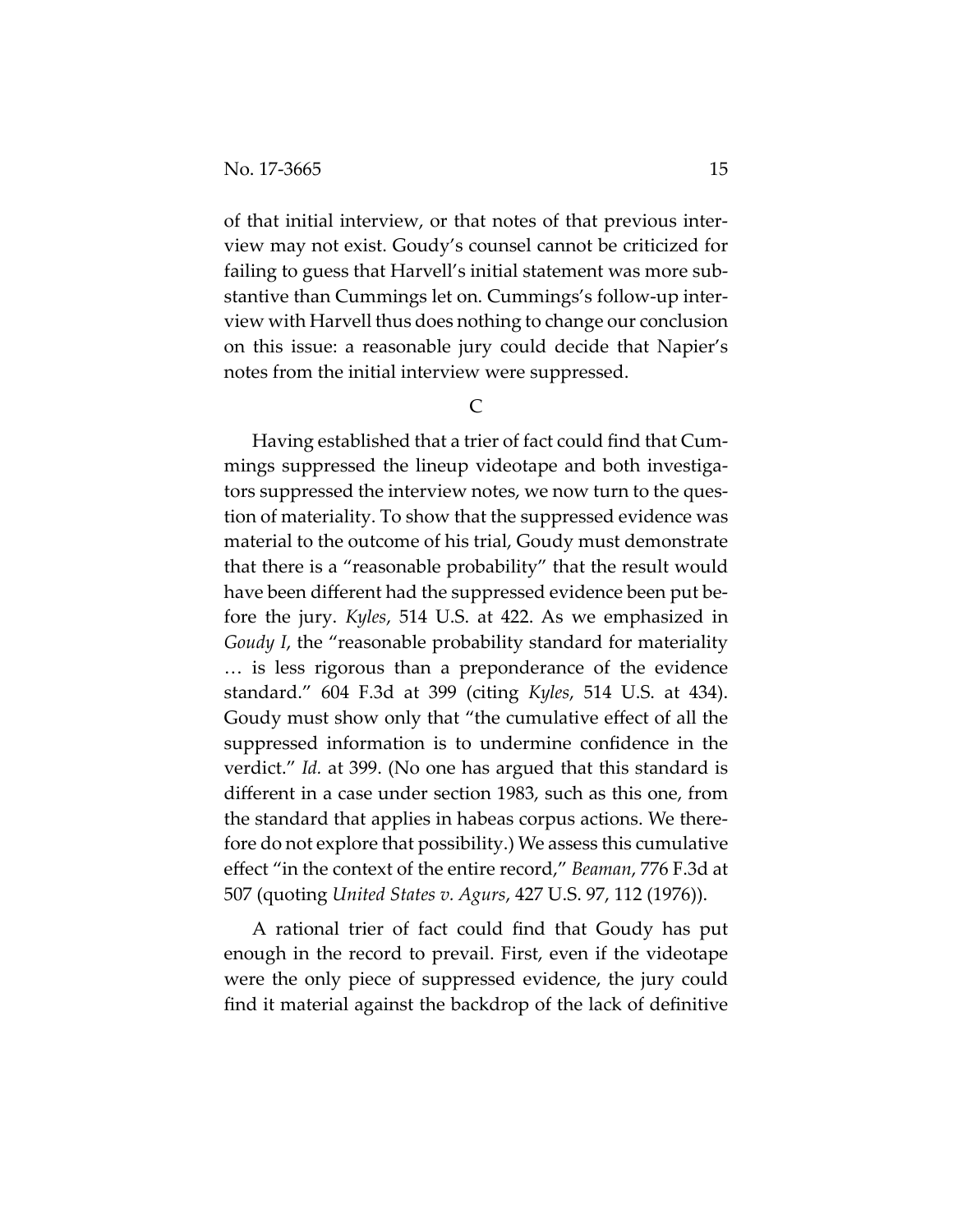physical evidence, the state's reliance on eyewitness testi‐ mony, the inconsistencies among the testifying witnesses at trial, and the utility of the video as both evidence of an excul‐ patory theory and impeachment.

As we explained in *Goudy I*, the identifications made at trial were hardly ironclad. "The jury heard five witnesses say they saw Goudy firing a gun into McCloud's car, but four of them did not agree on Goudy's height, which side of the car he was on, whether he wore a hat and whether he wore a dark jacket and jeans or a full brown work uniform." Goudy I, 604 F.3d at 400. The video would have shown three of these witnesses identifying Harvell as one of the shooters at a time when the defense was in possession of Romeo Lee's confession, which identified himself and Harvell as the two shooters. The video could therefore play a key role in advancing an exculpatory theory of the case. (Evidence in the record that Goudy and his lookalike brother Lee were routinely confused for each other would have bolstered this theory.) The video could also prove useful in impeaching both Harvell and Nunn, who appeared in the video identifying a non‐suspect. While our cumulative materiality analysis in *Goudy I* included other pieces of suppressed evidence not at issue here—such as a report of a photo lineup in which a fourth witness identi‐ fied Harvell—those additional pieces of evidence would not be necessary for a jury to find materiality in this case. The vid‐ eotape alone is enough.

But Goudy has more: the Harvell interview notes. The in‐ terview notes would have driven one more spike in a weak‐ ened case. They would have depicted the state's star witness, Harvell, as both a suspect in serious jeopardy and a person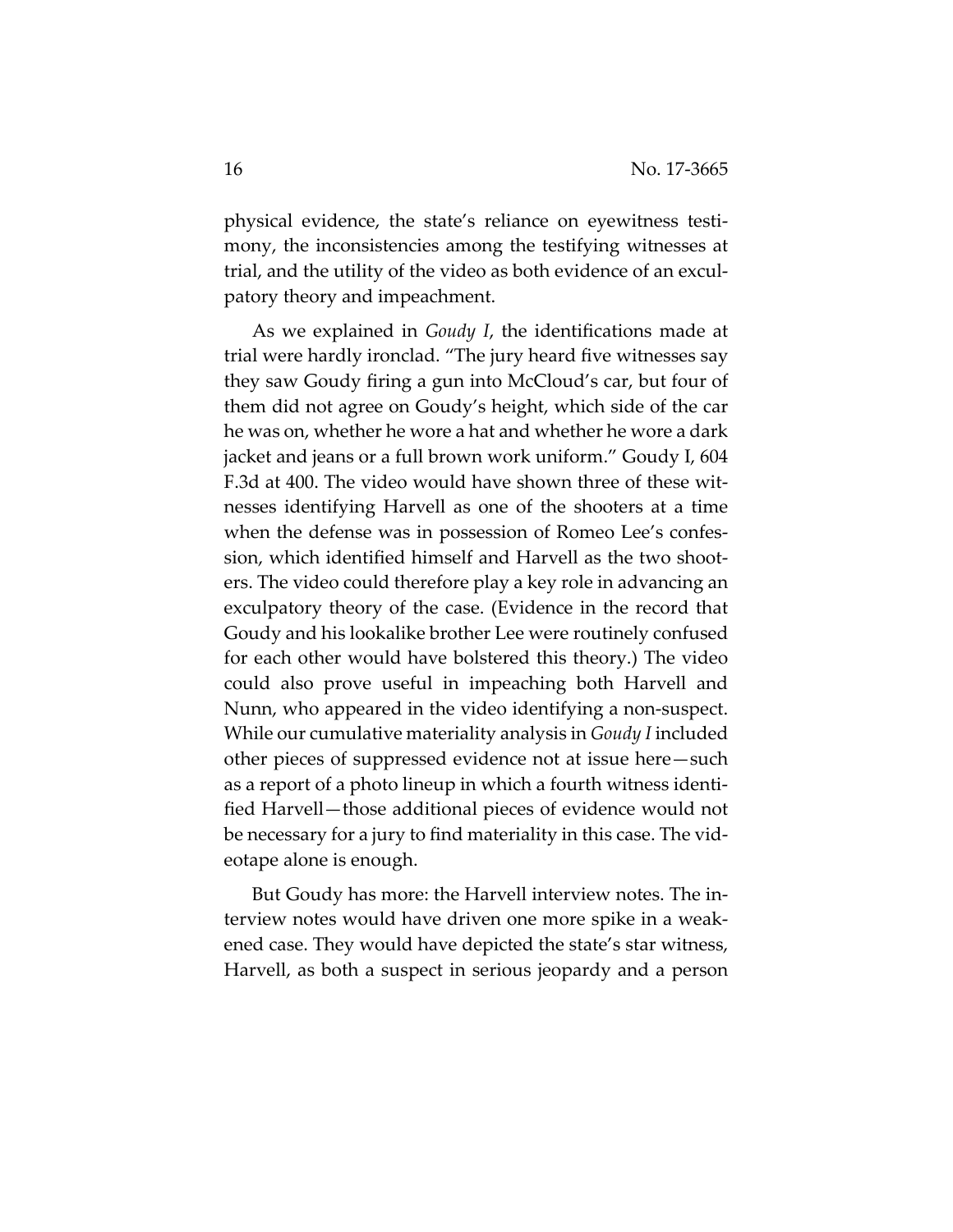whose story (contrary to the prosecution's closing argument) had changed significantly.

It is true that Napier, unlike Cummings, was at most re‐ sponsible for the suppression of the notes. The question of materiality may thus turn out to be different for Napier than it is for Cummings. But given the obvious value of the notes as potential impeachment evidence, it is for a jury to decide whether the material Napier was personally responsible for suppressing is sufficient to undermine confidence in the verdict. For this reason, it would be premature to rule in his favor at this stage. Furthermore, as we explained above, Goudy brings a single claim based on one overarching constitutional harm: that he was deprived of a fair trial in violation of his due process rights. He alleges that both Cummings and Na‐ pier contributed to that constitutional injury, albeit in differ‐ ent ways. Section 1983 liability must be understood against the background of the ordinary principles of tort law, where joint and several liability is the norm. *Whitlock v. Brueggemann,* 682 F.3d 567, 582 (7th Cir. 2012); see also *Watts v. Laurent*, 774 F.2d 168, 179 (7th Cir. 1985) (imposing joint and several liabil‐ ity in a section 1983 case and noting that "[f]ederal common law principles of tort and damages govern recovery under section 1983"). We see no reason to deviate from that norm here.

The Supreme Court has instructed us to look at the impact of withheld evidence in the aggregate, rather than seriatim. *Kyles*, 514 U.S. at 440. For this reason, we consider it appropri‐ ate that all defendants who can be shown to have "sup‐ pressed" evidence in violation of *Brady*—that is, "all of the de‐ fendants [who] have committed the … illegal act," *Fillmore*,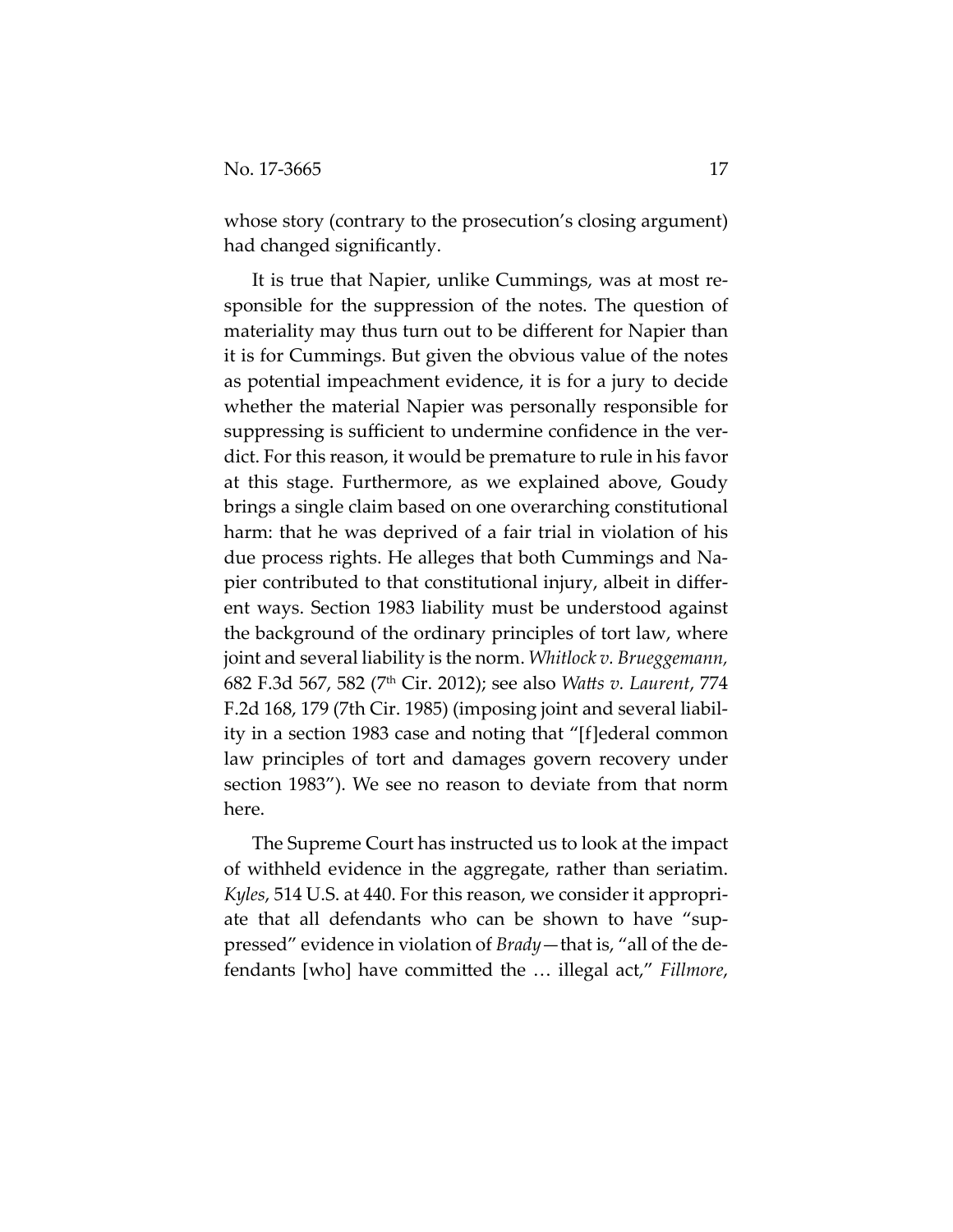358 F.3d at 507*—*should be liable for the aggregate impact on the outcome of the trial Goudy ultimately received.

#### **III**

The investigators finally argue that even if Goudy's alle‐ gations (taken in the light most favorable to him) satisfy all the elements of a *Brady* violation, qualified immunity protects them here. In order to fend off this defense, a plaintiff must show that "a constitutional right would have been violated on the facts alleged," and that "the right at issue was clearly es‐ tablished at the relevant time." *Plumhoff v. Rickard,* 572 U.S. 765, 774 (2014). These inquiries—particularly the first one must be undertaken at the proper level of specificity. *Anderson v. Creighton,* 483 U.S. 635, 649 (1987).

Goudy's allegations (if proven) describe a constitutional violation: the infringement of the due‐process right to obtain exculpatory evidence, in this case through the investigators' concealment of that evidence from the trial prosecutors. Moreover, at the time of these events, this right was clearly established. We see no need to repeat the underlying facts with respect to the video here. We add only that the fortuity that Cummings changed job titles over the period of his reten‐ tion of the video does not have any effect on our analysis. At the time he allegedly acted to suppress evidence, he was still a police officer, and he was not acting in a prosecutorial ca‐ pacity when he checked the video back into the evidence room. It was already clearly established as early as 1981 that police could not withhold exculpatory information from pros‐ ecutors. See *Jones v. City of Chicago*, 856 F.2d 985 (7th Cir. 1988) (affirming award of damages against officers who withheld exculpatory information in 1981). Nothing had changed as of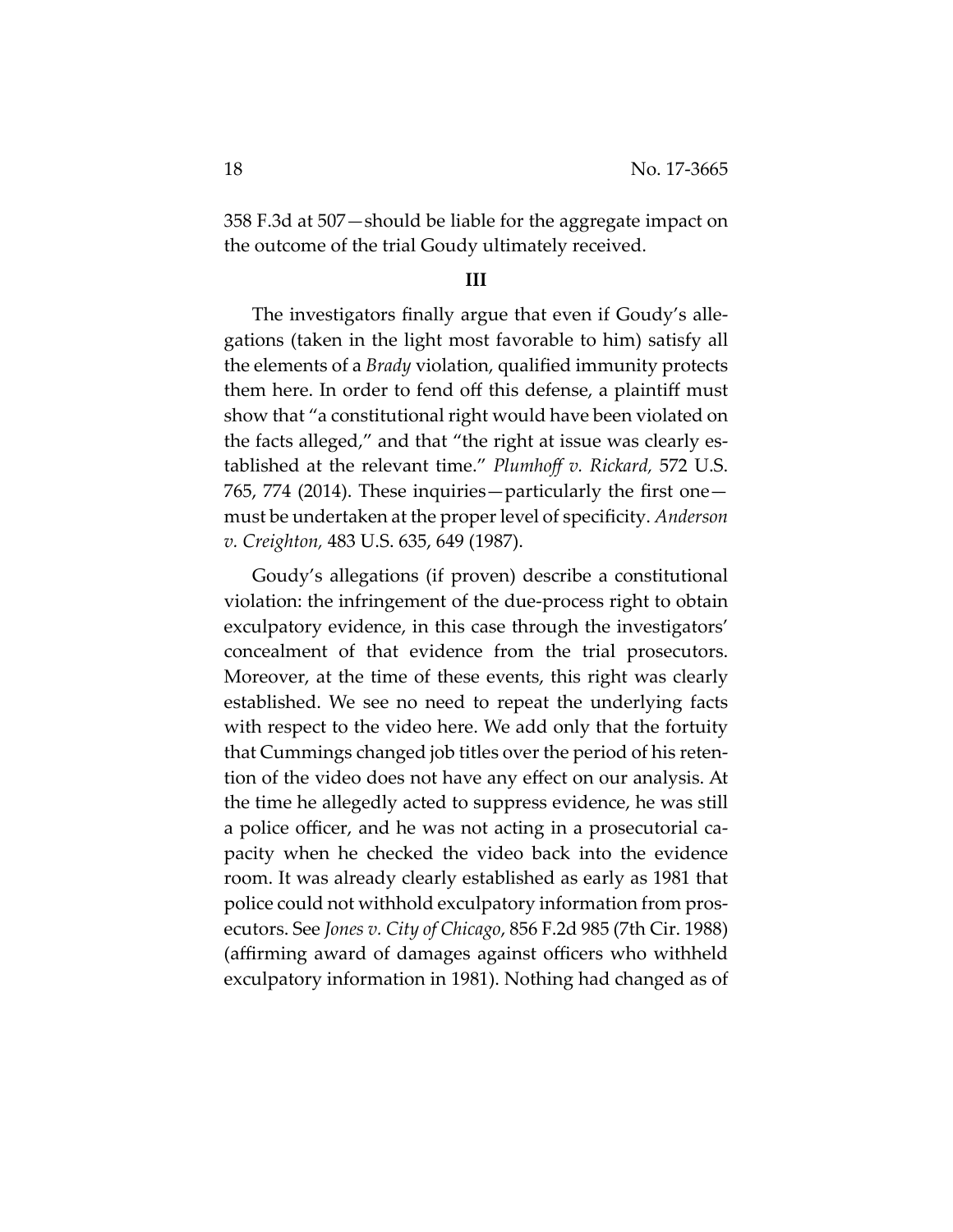1994 and 1995, when these defendants were involved in Goudy's case.

The same conclusion applies to the Harvell interview notes. Cummings and Napier urge us to frame the qualified immunity issue regarding the notes as follows: "whether it was clearly established in 1994 that an initial denial of in‐ volvement by a suspect, when that suspect later admits in‐ volvement in the crime, is material impeachment evidence such that a police officer can be held monetarily liable for not providing it."

Even on this narrow view of the issue, materiality is easy to see: flip‐flops in accounts about the central events in a case provide rich impeachment evidence, and potentially evidence on the merits. In addition, there are problems with the state's version. It cannot be the case that the qualified‐immunity in‐ quiry is so specific that materiality depends on the outcome of a trial. If we were to adopt such an approach, we would shield officers from liability for withholding impeachment evidence whenever materiality was a close call (for example, if the police officer felt the overall case was strong enough). Such a shield would be incompatible with the rule announced and elaborated in the *Brady* line of cases.

Even if we were to formulate the inquiry as the investigators suggest, we would need to add something along the lines of: "when that suspect is the state's star witness, the other identifying testimony contains serious internal inconsisten‐ cies, and there is a dearth of physical evidence tying the ac‐ cused to the crime." The state's case here was far from a slam dunk. A finding of liability does notrequire a case such as *Boss v. Pierce,* 263 F.3d 734 (7th Cir. 2001), in which the subject of the suppressed impeachment evidence was the only witness